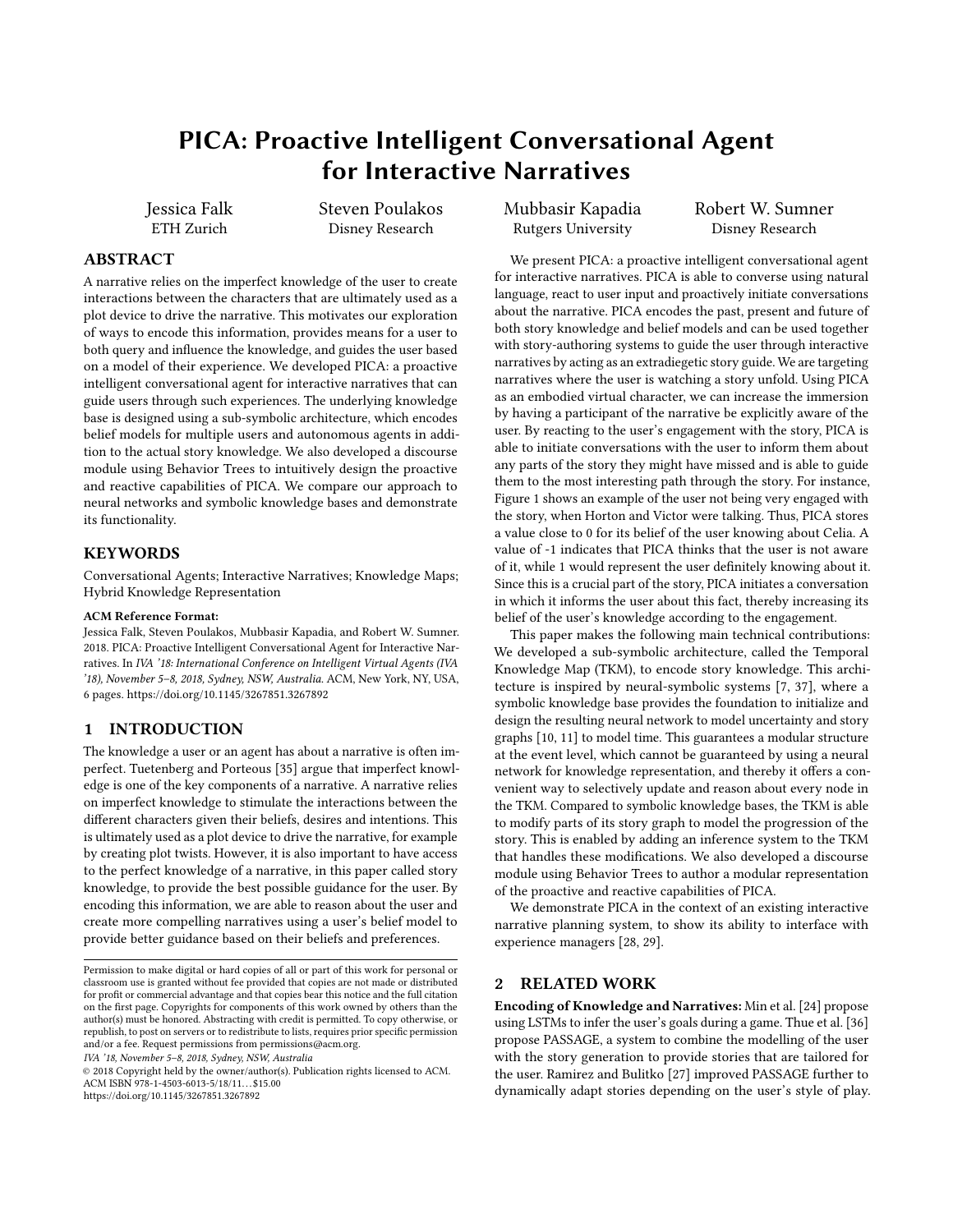<span id="page-1-0"></span>

Figure 1: An example conversation with PICA using a Symbolic Knowledge Base and a Temporal Knowledge Map. It shows the updates of two events stored inside the knowledge base and their confidence vector at different points of the story. The first value is the story knowledge and the second one stores the user belief.

Approaches on modeling story representations are described by Elson [\[10,](#page-5-4) [11\]](#page-5-5) and Eger, Beret and Young [\[9\]](#page-5-11). Chekol et al. [\[4\]](#page-5-12) encodes time and uncertainty in a knowledge base representing a general storage of facts.

Conversational Agents: Eliza [\[38\]](#page-5-13) and ALICE [\[14\]](#page-5-14) are both chatbots using rules and pattern matching. Deep recurrent neural networks [\[18,](#page-5-15) [31,](#page-5-16) [33\]](#page-5-17) provide a powerful way of creating general conversational agents. Reinforcement Learning [\[12\]](#page-5-18) enables the agent to learn during the conversation. However, all of the machine learning approaches require a large amount of training data which can easily result in a knowledge acquisition bottleneck. There have been approaches in using conversational agents [\[3\]](#page-5-19) in stories and games [\[25\]](#page-5-20) as well as in educational environments [\[30,](#page-5-21) [34\]](#page-5-22). Yu and Riedl [\[39\]](#page-5-23) propose an invisible story guide guiding the user.

Neural-Symbolic Systems: KBANN [\[37\]](#page-5-3) and C-IL2P [\[5–](#page-5-24)[7\]](#page-5-2) provide simple and intuitive algorithms to translate a symbolic knowledge base into a neural network. To refine their network, they both still need training data. This obscures the initial facts and rules that were used to design the neural network. There have also been discussions [\[15\]](#page-5-25) concerning the advantages and challenges that neural-symbolic systems and sub-symbolic systems [\[22,](#page-5-26) [32\]](#page-5-27) still face. A symbolic knowledge base [\[2\]](#page-5-28) is still the system used in many applications as it provides an intuitive way of understanding and reasoning about the knowledge. The issue remains how to acquire knowledge and modify the knowledge base [\[19\]](#page-5-29). Example the state and of the state and of the state of a conversation and the example of a conversation and a conversation of the state is dependent of the and the state of a conversation and a conversation and the model

Story graphs and symbolic knowledge bases provide a way to encode narratives. We want to encode uncertainty to model belief which is made possible by using neural networks. We propose to combine these approaches to create PICA.

#### 3 OVERVIEW

PICA is designed to be a guide in interactive narratives. Users can interact with PICA to learn more about the story and influence it.

<span id="page-1-1"></span>

Figure 2: PICA constructs its knowledge base using a symbolic representation of the narrative. The knowledge base can be queried and modified at any time.

in Figure [2.](#page-1-1) Any user input will be passed through the Proactive Discourse Module directly to the Natural Language Knowledge Interface, where the user intention and important parts of the user input will be extracted before propagating them to the TKM. The following steps need to be executed for setting up the TKM:

- (1) PICA receives information about participants, actions, states and the story by receiving a symbolic knowledge base encoding this information.
- (2) It constructs the overall graph given this information using the rules defined in Section 5.1 to define the edges.

During the execution of the story, the TKM can be modified at any time. This can be triggered by either the user interacting with PICA or the story-authoring tool informing PICA about the progression of the story. To modify the TKM, PICA isolates the corresponding event in the graph and trains only its direct weights with gradient descent using exactly one data point. Using a neural network approach for knowledge representation, one would need to train the full network. However, in our approach the TKM represents a story graph that stores a neural network for each event. This modular representation allows to encode and train the knowledge and the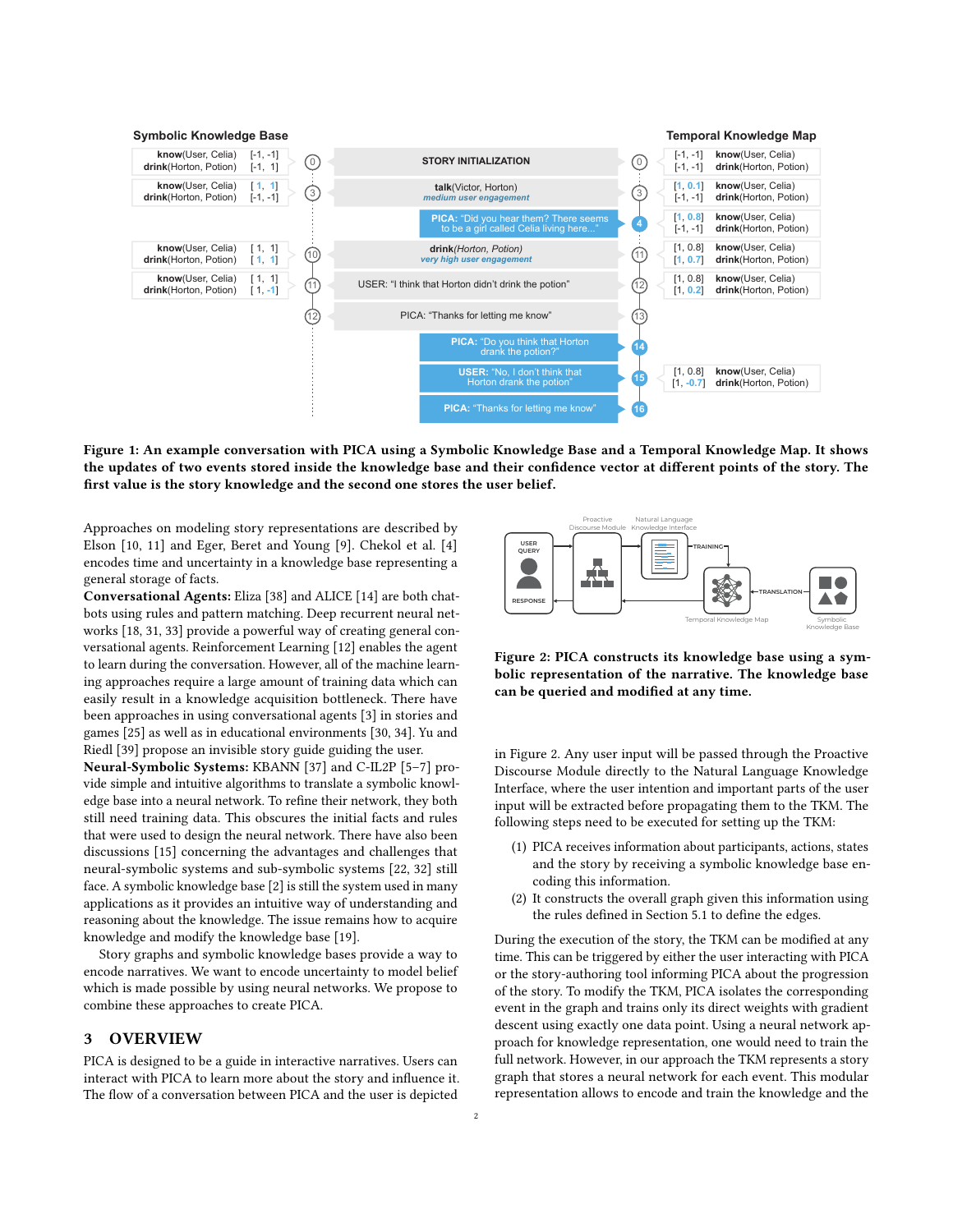user's belief for each event individually. In the next sections, we explain the architecture of PICA in more detail.

# 4 NATURAL LANGUAGE KNOWLEDGE INTERFACE

The Natural Language Knowledge Interface extracts important information from the user input. User intent is classified and parsed data associated with the input is forwarded to the TKM. Extracting the user intent and parsing the user input are done in parallel. **Intent Classification:** Given the user input  $x$ , we classify  $x$  to retrieve the most-likely intention  $i \in I$ , where I is the set of user intentions. Knowing the intention enables us to improve PICA's responses. To classify  $x$ , we use the Rasa NLU library [\[1\]](#page-5-30). We defined seven user intentions:

- Query: The user queries an action, state or participant.
- Belief: The user agrees or disagrees how certain events in the story played out.
- Location: The user can ask where someone or something is and the agent is able to guide the user to its location.
- Narration: The user may not observe all actions and can ask the agent to narrate the currently executed events.
- Guidance: The user can either learn about the currently available user interactions, how to follow a certain character path or how to follow the best possible path in the story as provided by the story-authoring system.
- Repetition: The user can ask PICA to repeat its responses.
- Narration of Story Information: The user can ask whether they missed something during an event. PICA will check the knowledge base and tell the user about any important story information that was conveyed during that event.

Syntax Parser: The Natural Language Knowledge Interface provides an intuitive interface to the user to communicate with PICA. Using Google's SyntaxNet [\[17\]](#page-5-31) to extract dependencies from the user input  $x$ , we are able to retrieve the subject, verb (or adjective) and object and pass them to the TKM.

# 5 KNOWLEDGE REPRESENTATION USING TEMPORAL KNOWLEDGE MAPS

Our goal is to create a conversational agent acting as a guide in interactive narratives. To model the knowledge base for such an agent, we propose our Temporal Knowledge Map (TKM), which combines a story graph with a neural network. This enables the modeling of time and uncertainty in a single knowledge base. The most important parts of our TKM are:

**Affordance:** An affordance  $a \in A$  is an action that is physically possible for an object or a person as described by Gibson [\[16\]](#page-5-32). We define the affordee as the object or person that offers its affordances, while the afforder is the person interacting with the affordee.

**State:** A state  $s \text{ ∈ } S$  describes an attribute and has an afforder associated with it.

An affordance or state change is stored inside the TKM using Knowledge Nodes. A Knowledge Node consists of a triple  $(i, n, f)$ , where  $i \in \mathbb{N}_{\geq 0}$  is the global index, *n* is the neuron inside our TKM and  $f \in F$  is the affordance or state. When querying a node, we

<span id="page-2-0"></span>

Figure 3: A visualization of our Temporal Knowledge Map.

receive a vector of confidence values. Each confidence value may describe the actual narrative, the user's belief or an agent's belief. Events: An event  $e \in E$  consists of a list of states and affordances that can be executed in parallel or sequentially. Figure [4](#page-3-0) visualizes how an event is represented in the TKM. Each event has its own network containing knowledge nodes and defining the causal dependencies between them. Section 5.1 defines the logical inference necessary to construct the event network.

**Story Information:** A story information  $t \in T$  describes information that is conveyed during the story and is vital for understanding it. Each  $t$  is connected to an event  $e$  during which the information got conveyed. Story information may be used to provide constraints guiding the narrative progression [\[26\]](#page-5-33).

**User Interaction:** User interactions  $u \in U, U \subseteq E$  are a special type of event that the user can trigger by e.g. clicking on an object. The supplementary material describes how PICA identifies which user interactions are currently available.

**Beats:** Each beat  $b \in B$  describes one time step in a story. It contains a list of all events  $[e_1, ..., e_n]$  that will be executed in parallel. It holds that for any two events in the same beat, they cannot have the same characters involved in them.

Arcs: Each arc  $c \in C$  stores information about its beats  $[b_1, ..., b_n]$ , the active user interactions  $[u_{c1},...,u_{cm}]$  and the story information  $[t_1, ..., t_l]$  constraint associated with the arc. In a linear story, there would be only one arc containing the narrative. An interactive would be only one arc containing the narrative. An interactive narrative consists of multiple arcs that may emerge at any time and act as branching points throughout the story.

Deviations: The user may interact with the story at any time. This can result in a deviation  $d \in D$ ,  $d = [b_1, ..., b_t]$  that needs to be executed before continuing with the story.

Figure [3](#page-2-0) depicts the overall TKM with Figure [4](#page-3-0) representing the internal implementation of each event node in the TKM. The narrative is structured as a graph  $G = (L, K)$ .  $L = (e \in E] \exists d \in$  $D: e ∈ d ∨ e ∈ c$ , where executed(c)) that defines the story log describing which arcs and deviations have already occurred. The first beat serves as the initialization beat. Each state will be set to its initial value.  $K = \langle e_1, e_2 \rangle$  describes the edges between two events and it holds that  $e_1, e_2 \in L \wedge e_1 \in b_i \wedge e_2 \in b_{i+1}$ .

Each layer of our TKM represents one beat in the narrative. PICA is aware of the active beat and can reason about the past, present and future. The future is only encoded for the currently executed arc. As PICA is guiding an interactive narrative, it is possible at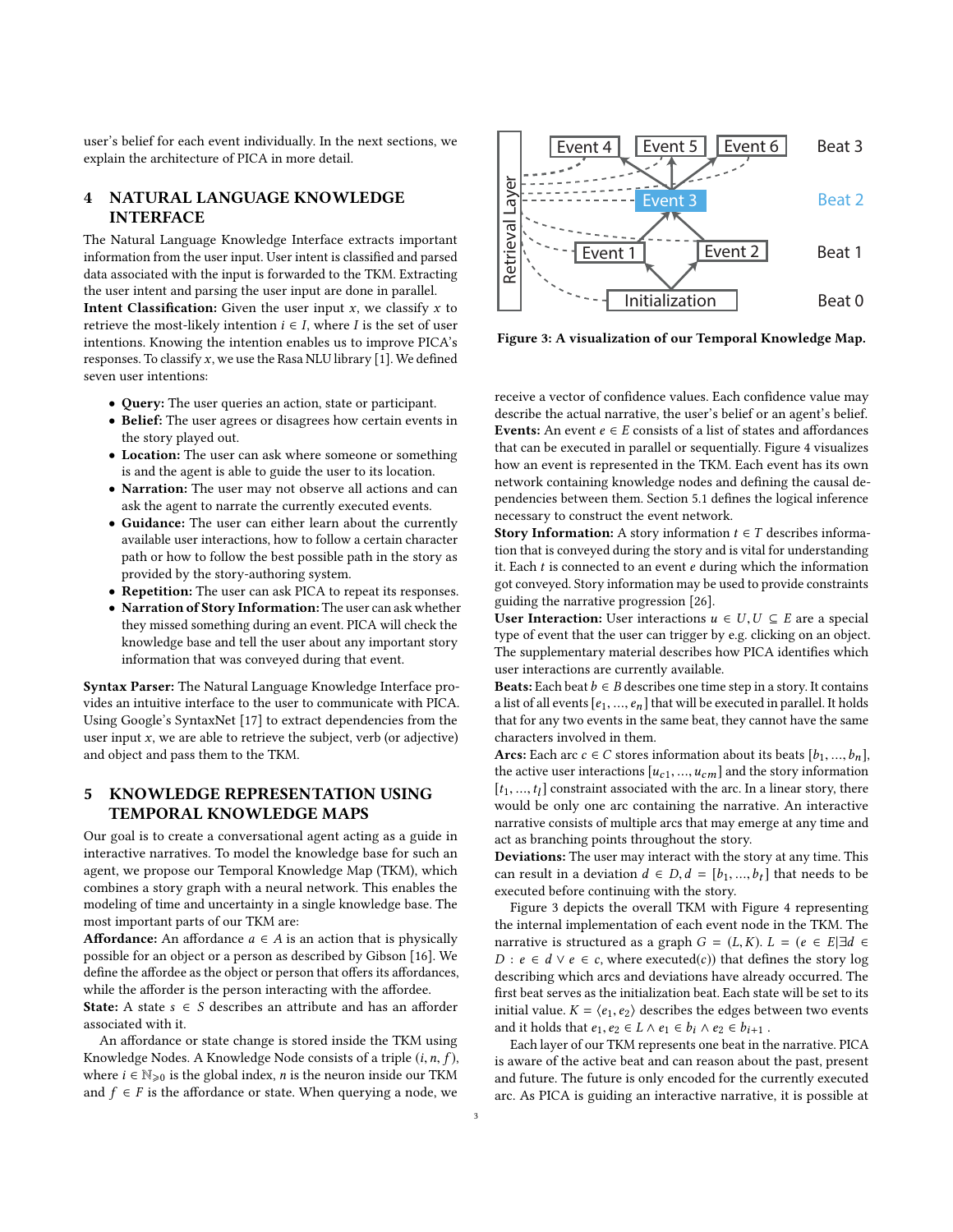<span id="page-3-0"></span>

Figure 4: Each event in our TKM has its own network to store affordances and state changes.

any point that the currently executed arc will change making the overall future of the story difficult to predict. The retrieval layer shown in Figure [3](#page-2-0) provides a look-up table to query nodes at certain beats by accessing references to the neurons.

## 5.1 Setting up the Temporal Knowledge Map

Figure [4](#page-3-0) provides an overview of an event structure. Each event contains affordances and state changes that are causally dependent on each other.

Implication: The implication represents the connection between the affordances and the state changes. Each affordance might only be executed after certain state changes were triggered.

Negation: Not all states might be true from the beginning and some may be set to false during story execution. We define the negation function of a neuron  $n$  as

$$
val(n) = \begin{cases} 1 & \text{if the affordedance got executed.} \\ -1 & \text{if the affordedance will not be executed.} \\ 1 & \text{if the state will be true.} \\ -1 & \text{if the state will be false.} \end{cases}
$$

Logical Conjunction: Each affordance or state can have multiple dependencies. If it can only be executed after multiple other affordances or state changes have been executed, we concatenate them using a soft ∧-operation. The weight function for the resulting connections is  $w_{ab} = \frac{val(n_a)}{deg^-(n_b)}$ <br>The activation function is a  $\frac{\partial a_l(n_a)}{\partial e g^-(n_b)}$ .<br>n is  $a_b =$ 

The activation function is  $a_b = \sum_{i \in deg^{-}(n_b)} w_{ib} \cdot a_i$ .<br>Meaning that we only activate  $n_i$ , if all input nodes.

Meaning that we only activate  $n_b$ , if all input nodes are active.<br>Logical Disiunction: If only one of multiple affordances or st Logical Disjunction: If only one of multiple affordances or state changes need to be executed to start the next one, we use the ∨ operation. Each dependency is able to activate the outgoing neuron. This is achieved by setting all weights to  $w_{ab} = val(n_a)$ .

The activation function is  $a_b = \max_{i \in deg^{-}(n_b)} w_{ib} \cdot a_i$  and there-<br>fore we only activate  $n_i$ , if at least one input node is active fore we only activate  $n_b$ , if at least one input node is active.<br>Universal Quantification: Each Y-rule is stored in a senary

Universal Quantification: Each ∀-rule is stored in a separate list. Before adding a new neuron, we first check whether any stored ∀-rule is applicable. If a ∀-rule is applicable and we haven't stored this information before, we add a new instance of this rule to L.

Existential Quantification: This rule represents one type of user query. Instead of querying the confidence value of a neuron, the user can ask for all neurons that are related to some event.

## 5.2 Querying the Temporal Knowledge Map

To match the parsed user input to a Knowledge Node, we need to compare it to the information stored inside the Knowledge Node. By searching for an intersection between their synonym groups using WordNet [\[13\]](#page-5-34) and utilizing Word2Vec [\[23\]](#page-5-35) to retrieve a similarity score, we are able to reliably match the user input to the correct node and either return its confidence value for the actual story knowledge (or the relevant participants) or PICA will tell the user that it couldn't find any information about it.

#### 5.3 Modifying the Temporal Knowledge Map

The TKM can be modified either by the user or by the storyauthoring system connected to PICA. Depending on the intention, we either want to modify a belief model or the actual story knowledge. This is stored for each Knowledge Node in a confidence vector  $y$ , where the first value contains the story knowledge and all the other values map to one of the belief models. The story knowledge is modified whenever

- an event ends, we receive information of whether it was interrupted. If it was, we set its story knowledge to -1.
- the currently executed arc changes, any future beats of that arc will not be executed. We invalidate them by setting the story knowledge of their events to -1.

The user belief model is modified whenever

- the user states their belief about an affordance or state.
- the end of a beat is reached. The story-authoring tool sends additional information about the engagement of the user with regards to the currently executed events to PICA.

To train the TKM and adjust its weights  $w$ , we are using gradient descent on only the mentioned events, affordances or state changes. Therefore, we isolate the corresponding Knowledge Nodes and extract their neurons as well as their direct weights.

## 5.4 Handling Deviations and Arc Changes

The user is able to interact with the story, which can lead to deviations and arc changes. We need to handle the following deviations: Arc Change. When an arc change occurs, the current arc is stopped and all future beats are invalidated. The future arc is retrieved and all of its beats are added to  $L$  by connecting them to the events from the current beat.

User Interaction Deviation. Every interaction that the user triggers leads to a sequence of events that will be executed and a plan is computed by the story authoring system to proceed with the story. These events and the resulting plan can consist of several beats and we denote the number of beats as l. To handle this deviation d, we take the following steps and denote the current beat as  $b_t$ :

- (1) All future beats are invalidated and stored temporarily.
- (2) The beats of d will be connected to  $b_t$ .<br>(3) The stored beats are added to beat h
- (3) The stored beats are added to beat  $b_{t+l}$ , if the plan results<br>in coming back to the current story are Otherwise an arc in coming back to the current story arc. Otherwise, an arc change will be initiated after adding d.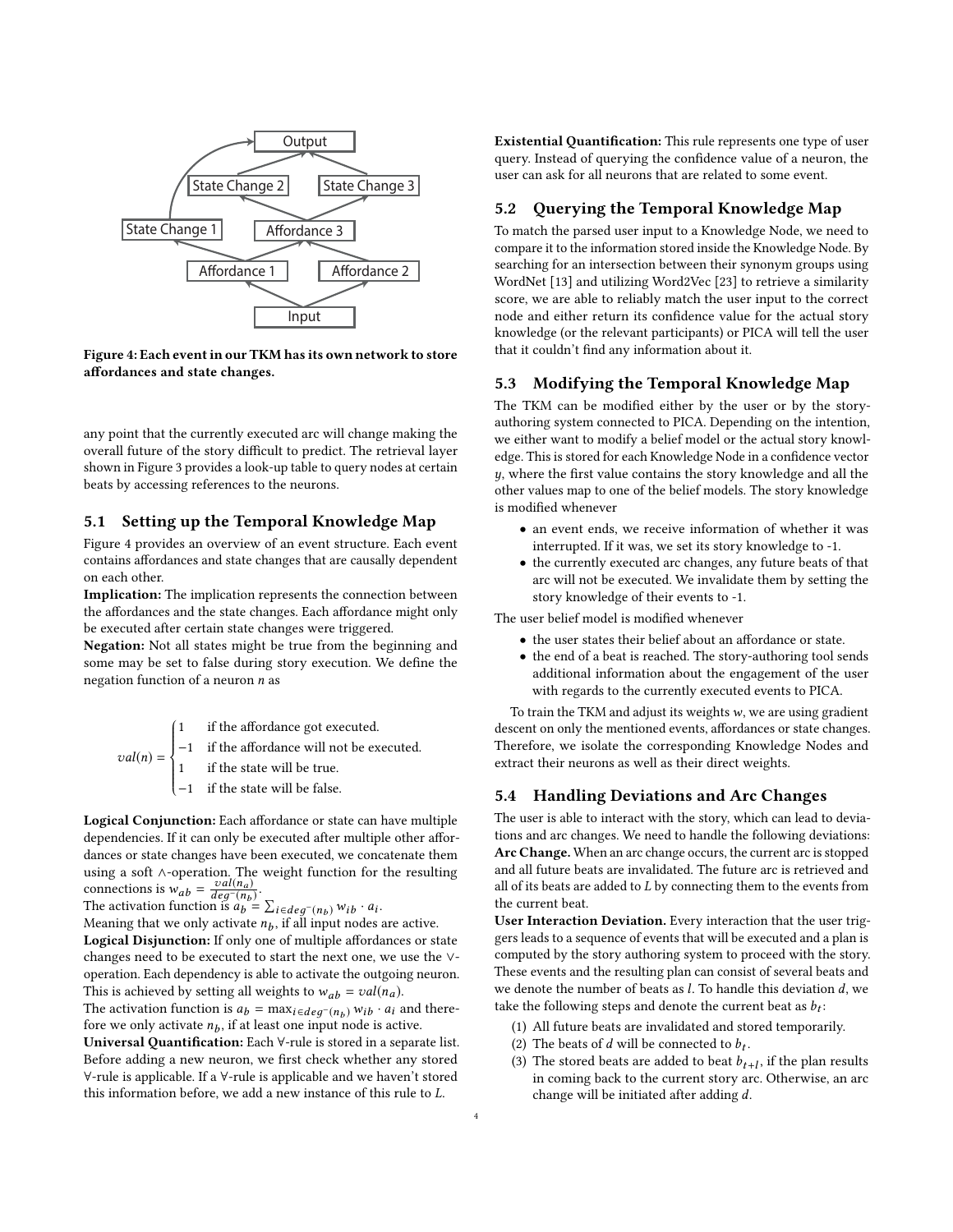<span id="page-4-0"></span>

Figure 5: An overview of the Proactive Discourse Module.

# 6 PROACTIVE DISCOURSE MODULE

The Proactive Discourse Module is defined by a Behavior Tree (BT) [\[8\]](#page-5-36) and provides the direct interface to the user. BTs provide a modular and intuitive formalism of modeling an agent's behavior and have been successfully used in games like Halo 2 [\[20\]](#page-5-37). The task of the Proactive Discourse Module is to provide a simple and modular interface for the author to extend the agent with predefined responses. Figure [5](#page-4-0) provides an overview of how we separated the different types of interactions that the agent can execute.

Active Agent Behavior: The active part of the BT provides PICA with the ability to initiate conversations. Using the user belief model, PICA can identify whether the user is about to miss or already has missed an important event. We want to inform the user about missed information or guide the user to experience this event. An example of this is shown in Figure [1.](#page-1-0) PICA can also make the user aware of possible user interactions.

Reactive Agent Behavior: The reactive BT is separated into two parts to define the tasks PICA has to be capable of to correctly respond to the user input. The Listen subtree simply takes the user input and passes it to the Natural Language Knowledge Interface. The Talk subtree handles PICA's response. Each supported intention has its own subtree that contains the check for the intention, which was extracted from the user input as explained in Section 4.1, and the action needed to be executed.

#### 7 EVALUATION

To evaluate our system, we conducted a performance evaluation to demonstrate the real-time aspect of PICA, which can be found in the supplementary material. We compare the TKM with alternative approaches and show an example of PICA guiding the user through an interactive experience in the supplementary video.

#### 7.1 Knowledge Base Comparison

As our knowledge base combines a symbolic representation with a neural network, we compare our system with these two approaches to evaluate whether our approach overcomes their limitations. Neural Network. A neural network provides the possibility to identify complex dependencies and predict the correct outcome fairly accurately given a suitable set of training data and the correct architecture for building the neural network. A traditional neural network is trained by providing values for the input and the output layer and then use back propagation to update the weights accordingly. When training a neural network, there is a risk of losing parts of the story as the neural network may decide during training to store other information and dependencies. In our case, we want to be able to exactly map each neuron to an affordance or state change so that we are able to reason about it. Neural networks do not

provide such a modular structure. Our TKM is able to update the underlying network training any node without having to retrain the whole network.

Symbolic Knowledge Base. A symbolic knowledge base provides the possibility to clearly define and understand the structure of the story. These advantages align with our use case and provide the possibility to clearly identify the different steps and dependencies inside the story. However, to provide the best-possible guidance, we need to store the user's belief model inside our knowledge base to identify which parts of the story the user has witnessed and understood. The TKM provides an inference system that takes as input observations about the user and retrieves the correct node and its direct weights that need to be updated to facilitates this. By using gradient descent to update them, we are able to incorporate uncertainty and make the overall transition between states more smooth. Figure [1](#page-1-0) illustrates this by showing an example of using a symbolic knowledge base and the TKM. Both are able to keep track of the progression of the story. However, the symbolic knowledge base does not have an inference model and therefore it becomes much more difficult to model the user's belief correctly as can be seen in beat 3 and 4, where PICA is unsure of whether the user was paying attention to the story and therefore initiates a conversation with them to ensure they didn't miss anything important.

#### 7.2 Demonstration of PICA

Interactive narratives allow the user to influence the story. Depending on the interactions executed, the chosen story arcs may change. This allows for a highly interactive and immersive experience. We integrate PICA into the interactive extension of the story-authoring tool CANVAS [\[21\]](#page-5-38) that allows the author to easily create such interactive narratives.

To ensure that we do not lose the modularity of PICA, we only loosely couple the two systems. We created an interface that allows any story-authoring system to communicate with PICA without direct integration. For this purpose, we defined system commands to make use of the existing features of PICA. These commands allow PICA to be aware of the current story progression, whether a user interaction has happened and whether the story has deviated.

The supplementary video demonstrates PICA's capabilities in such a story-authoring tool. The first two interactions between PICA and the user showed the proactive capabilities that PICA offers. Due to storing a model of the story knowledge and the user's belief model, PICA is able to inform the user about missed information and nudge them about important events. The other interactions are examples of how PICA can respond to a variety of different user inputs by taking into account the derived user intention and whether the user is talking about the past, present or future. The last interaction demonstrates the user's ability to influence the story by asking PICA for guidance. Depending on whether they scare Horton when he is about to drink the suspicious potion, the user will either help to save Celia or Horton.

# 8 LIMITATIONS & FUTURE WORK

PICA still faces several limitations. PICA is only able to reliably parse simple sentences. As soon as the user uses a more complex sentence structure, PICA might misunderstand the user. Providing a